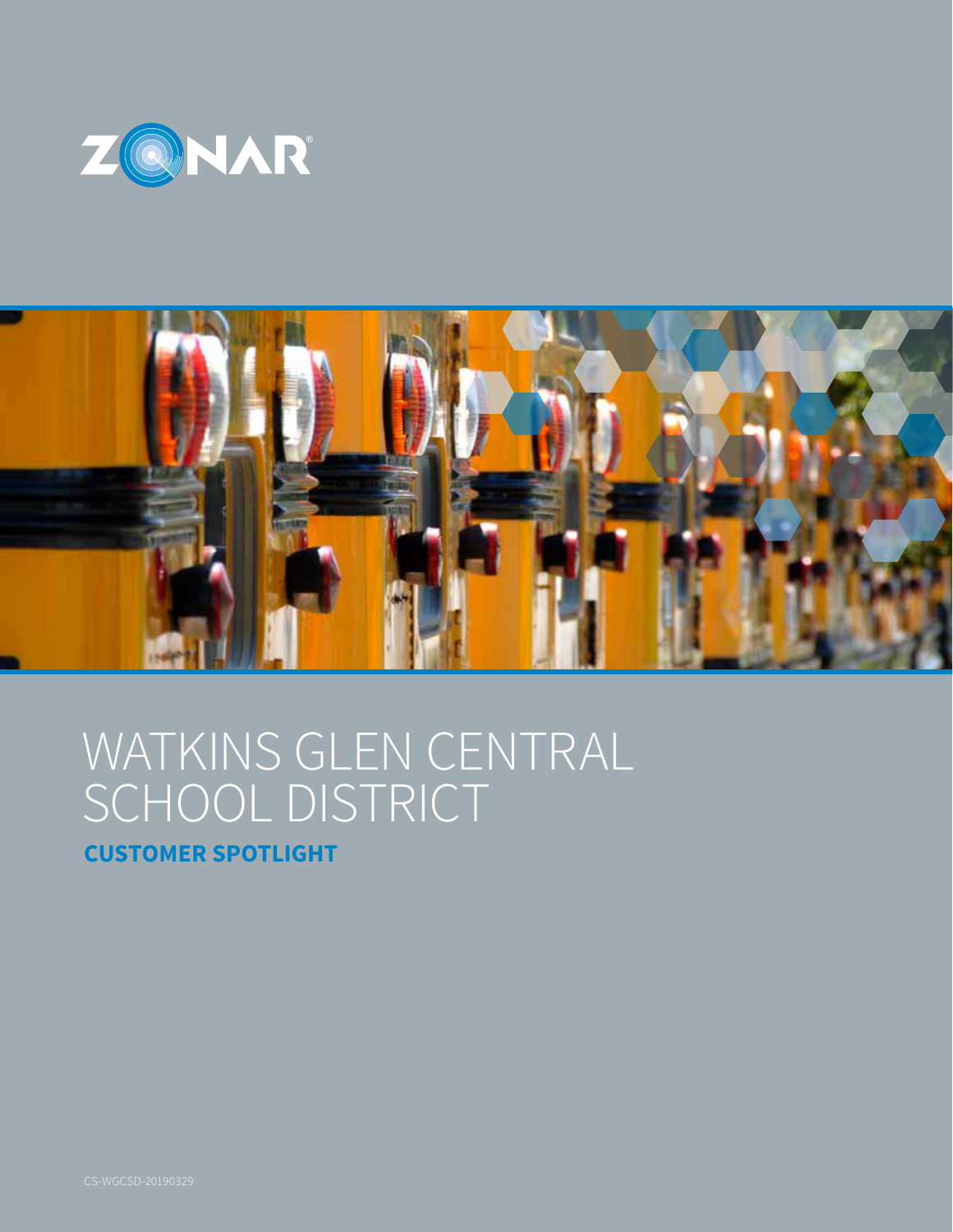# **Watkins Glen Central school district uses Zonar smart fleet management technology to overhaul school bus operations and student experience.**

Watkins Glen Central School District is located at the southernmost tip of the Finger Lakes in the middle of New York state. The district primarily serves the Village of Watkins Glen, which has a population of more than 2,500 and two schools: Watkins Glen Elementary School and Watkins Glen High School. Watkins Glen Central School District also serves several smaller, rural areas in nearby Schuyler County.

Watkins Glen is home to a series of significant valleys and hills, which are problematic for its old radio communication system. As soon as drivers left the friendly confines of the main village, they began losing radio communication because the signal wasn't strong enough to navigate the uneven terrain. Drivers, who, by law, aren't allowed to use their cell phones while on the road, were unable to flag issues in real time or have the school district track their location.

In January 2015, Watkins Glen Central School District began exploring options to revamp its fleet management technology with an emphasis on GPS capabilities, pre- and post-inspections and student safety. Working closely with the Zonar team throughout the first half of 2015, the school district customized a fleet management package that includes [Zonar's 2020 tablet](https://www.zonarsystems.com/solutions/connect-tablet/?rel=watkinsCS) and [Z Pass ridership verification.](https://www.zonarsystems.com/solutions/z-pass-student-tracking/?rel=watkinsCS) These solutions addressed the district's overall needs while ensuring the security and privacy of each student's personal information.

During the summer of 2015, Watkins Glen Central School District began implementing Zonar solutions across its 18-bus fleet to prepare for the start of school in August. The fleet was outfitted with Zonar's [Electronic](https://www.zonarsystems.com/solutions/evir-electronic-verified-inspection-reporting/?rel=watkinsCS)  [Verified Inspection Reporting \(EVIR\)](https://www.zonarsystems.com/solutions/evir-electronic-verified-inspection-reporting/?rel=watkinsCS) tool to ensure proper pre- and post-trip inspections, reducing the amount of paperwork for drivers, ensuring timely and accurate inspections and streamlining the maintenance process.

Previously, drivers would forget to sign inspection documents, would skip sections of the paperwork, or would only fill in a portion of the information required. For example, drivers would only write the last few numbers of the odometer instead of the full count. With EVIR on the 2020, drivers have the ability to accurately report and log pre- and post-inspection results and can flag issues in real time with the simple click of a button. With the new technology, drivers have the ability to confidently complete their inspections without fear of inaccurate reporting. Instead of reviewing 30-40 pages of documents, a Department of Transportation inspector can look at one page and easily see that Watkins Glen Central School District is in compliance.

**Organization** Watkins Glen Central School District

**Industry** Pupil

**Location** Watkins Glen, New York

## **Daily Ridership**

- 1,150 students
- 20 school bus drivers
- 18 school buses

#### **Website**

www.wgcsd.org

#### **Solution**

- Zonar Z Pass™
- Zonar V3™

### **Benefits**

- Increased return on technology investment
- Streamlined tracking and account management capabilities
- Improved compliance